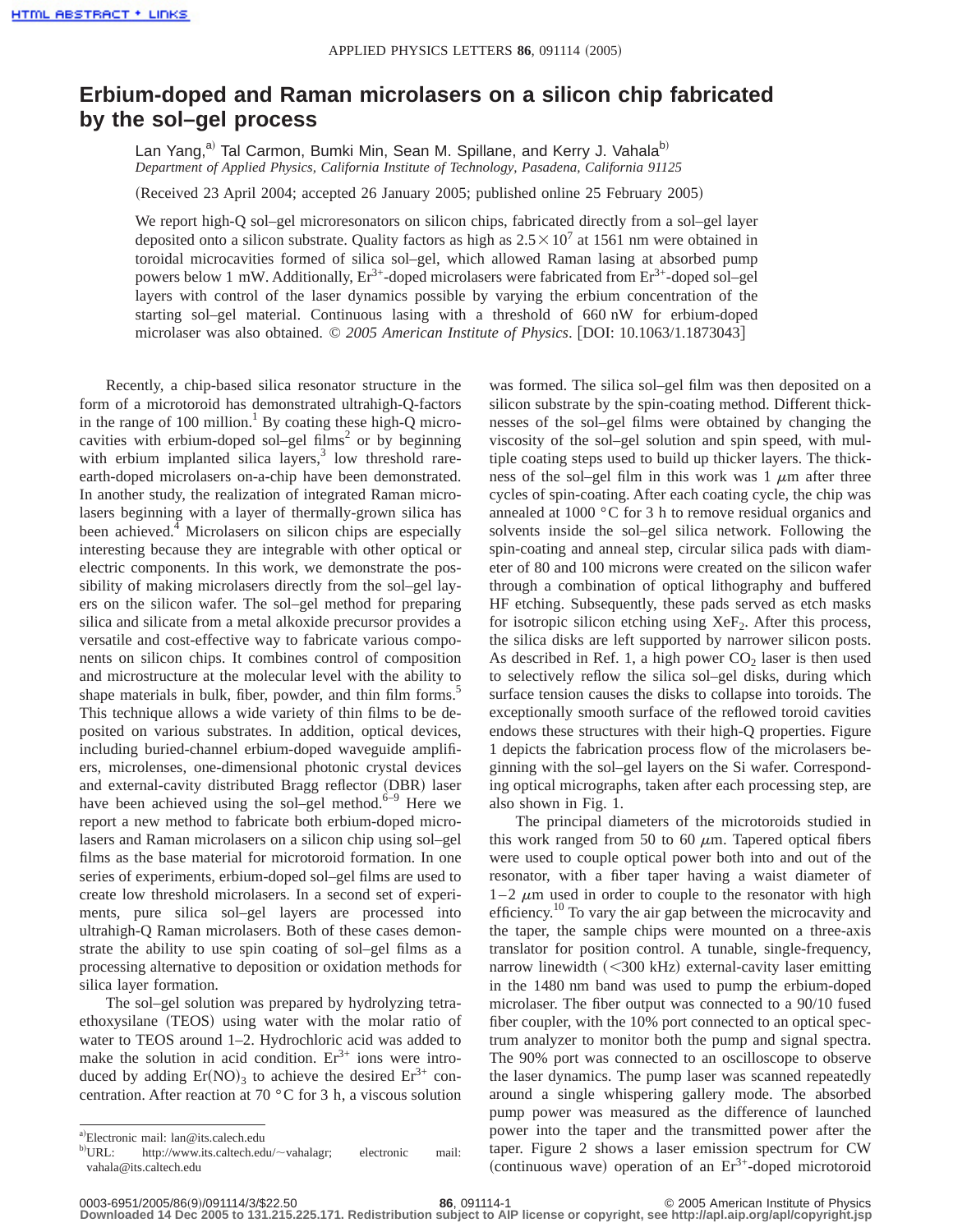

FIG. 1. (Color) Schematic process flow for creation of solgel microcavities on a Si wafer (left) and photomicrograph plan view (right) after each step. (a) Sol–gel layer is spun on Si wafer; (b) circular pads are etched; (c)  $XeF_2$ isotropic silicon etch; (d)  $CO<sub>2</sub>$  laser reflow.

laser (optical spectrum analyzer resolution of 0.5 nm) with a micrograph of the fiber-coupled microlaser presented in the inset. Single-mode operation could be obtained by proper choice of the coupling condition. The green ring around the toroid periphery is due to upconverted photoluminescence from  $Er^{3+}$ .

A theoretical analysis shows that the threshold power is minimized at a certain erbium ion concentration.<sup>11</sup> This optimal erbium ion concentration depends, in turn, on the intrinsic quality factor of the pump mode.<sup>11</sup> In the low concentration limit, the threshold power increases sharply because  $Er<sup>3+</sup>$  ions are not able to give sufficient gain required for loss compensation; while in high concentration limit, the threshold again increases due to increases of concentrationdependent loss mechanism, such as upconversion and ionpair induced quenching. For further details on this theoretical optimum threshold, we refer the reader to Ref. 11. We found



FIG. 2. (Color) Typical laser spectrum of an  $Er<sup>3+</sup>$ -doped solgel silica microtoroid laser. The inset is a photomicrograph top view of an  $Er<sup>3+</sup>$ -doped solgel silica microtoroid laser with principal diameter of 60  $\mu$ m coupled by a fiber taper. The green ring is due to upconverted photoluminescence from  $Er^{3+}$ **Downloaded 14 Dec 2005 to 131.215.225.171. Redistribution subject to AIP license or copyright, see http://apl.aip.org/apl/copyright.jsp**



FIG. 3. (Color online) Measured laser output power plotted vs the absorbed pump power for a microtoroid laser with principal diameter of 60  $\mu$ m. The lasing threshold is 660 nW with pump wavelength at 1442 nm and lasing wavelength at 1553 nm.

that for a toroid with a principal diameter of 60  $\mu$ m and intrinsic quality factor (pump mode) between  $5\times10^6$  and 1  $\times 10^7$ , thresholds in the range of 400–600 nW can be achieved with an Er<sup>3+</sup> concentration of  $2 \times 10^{19}$  cm<sup>-3</sup>. Figure 3 shows the measured laser output power plotted versus the absorbed pump power from a microtorid with properties as described above. The threshold was estimated to be as low as 660 nW, which is about three times lower than that of the most recently reported Er-implanted microtoroid resonators.<sup>3</sup> This ultralow threshold originates from the small mode volume, high quality factor of the microcavity, and homogeneous distribution of the  $Er^{3+}$  inside the cavity, which enable the optimized overlap between the active region and the pump modes. Above threshold, the laser output power increases linearly with the absorbed pump power, as expected.

By varying the erbium concentration in the starting solgel solution, we could adjust the final doping concentration in the microcavities, which ultimately modifies the laser dynamics as previously described for the case of microsphere lasers.<sup>12</sup> In particular, for a heavily doped  $(Er_2O_3)$  $\sim$  0.15 mol%) microcavity, pulsation behavior, as opposed to CW operation, is observed. The pulse repetition rate is 0.9 MHz at a laser output power of 3.8  $\mu$ W and as described in Ref. 12 is attributed to the presence of saturable absorption in the cavity owing to unpumped or incompletelypumped erbium regions and ion-pair induced quenching.

Raman oscillation at low pump powers using ultrahigh-Q microcavities is possible even in extremely linear media such as silica.<sup>13</sup> To investigate the possibility of Raman oscillation in sol–gel microcavities, microtoroids were fabricated from an undoped sol–gel layer. The quality factor of the initial microdisk preform was  $7.1 \times 10^4$ , whereas after the  $CO<sub>2</sub>$  laser reflow the microtoroid achieved quality factors as high as  $2.5 \times 10^7$  at 1561 nm. This corresponds to a waveguide loss of 0.009 dB/cm, which is the lowest loss reported to date for sol–gel silica-on-silicon technology.<sup>14,15</sup> These high quality factors allow the observation of Raman emission with threshold pump powers below a milliwatt. In this case, a single-frequency tunable externalcavity laser operating around 1550 nm band was used to pump the microcavity. Figure 4 shows a typical Raman laser spectrum taken on a microtoroid with a quality factor of  $2.5 \times 10^7$  at 1561 nm. In the figure both pump wave at